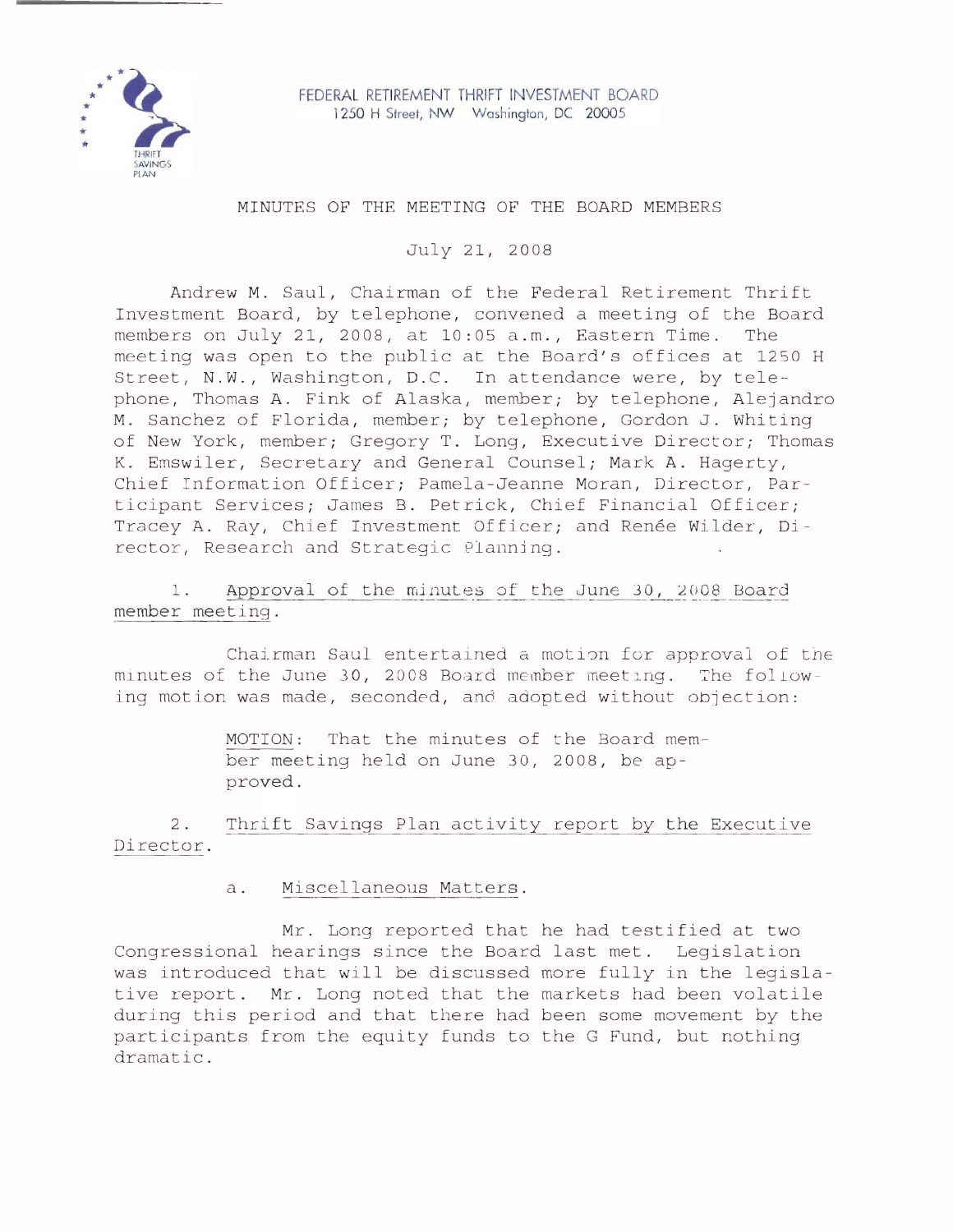## a. Monthly Participation Activity.

Ms. Wilder reviewed the report on TSP statistics.<br>Tings Fund Statistics" (attached). She noted that See "Thrift Savings Fund [Statistics"](http://www.frtib.gov/pdf/minutes/MM-2008Jul-Att1.pdf) (attached). contributions remained steady but that, due to the declines in the markets, total assets under management had declined by 3.6 percent to \$225.'7 billion. The number of participants remains steady at 3.9 million, but the participation rate fell slightly. This was due to an increase in Federal employees, who, while receiving Agency Automatic (1%) Contributions had yet to start their own contributions. The number of uniformed service participants decreased from approximately 608,000 to 601,000. The decrease was in the Ready Reserve; Active Duty components either remained steady or increased slightly. The number of TSP loans increased slightly, but this does not reflect an acceleration in loans relative to the participant base or <sup>a</sup> meaningful increase in outstanding loan balances.

## b. Legislative Report.

Mr. Long reported that the House Committee on Oversight and Government Reform had approved TSP legislation. The legislation did not include <sup>a</sup> provision that the Board and the Employee Thrift Advisor Committee (ETAC) had objected to which would have allowed the Board to unilaterally add new investment funds. It would allow the Board to add <sup>a</sup> mutual fund window after consultation with ETAC. Chairman Saul asked whether the Board was required to add a mutual fund window and was told that it was not required to do so. The legislation would allow the Board to set the default fund as some fund other than the G Fund (this addresses some of the concerns raised by the Department of Defense and American Federation of Government Employees representatives to the ETAC). It requires us to add <sup>a</sup> Roth feature but does not specify a time line for doing so. Mr. Long concluded that we appreciate the willingness of committee staff to work with us and to accommodate the concerns that had been expressed.

Mr. Fink asked how Mr. Long had testified regarding adding <sup>a</sup> Roth feature. Mr. Long replied that he didn't specifically testify on the proposal. However, he noted that adding a Roth feature would be expensive and would add complexity to the TSP, but would benefit some groups. We are still studying the matter.

c. Quarterly Investment Policy Review.

2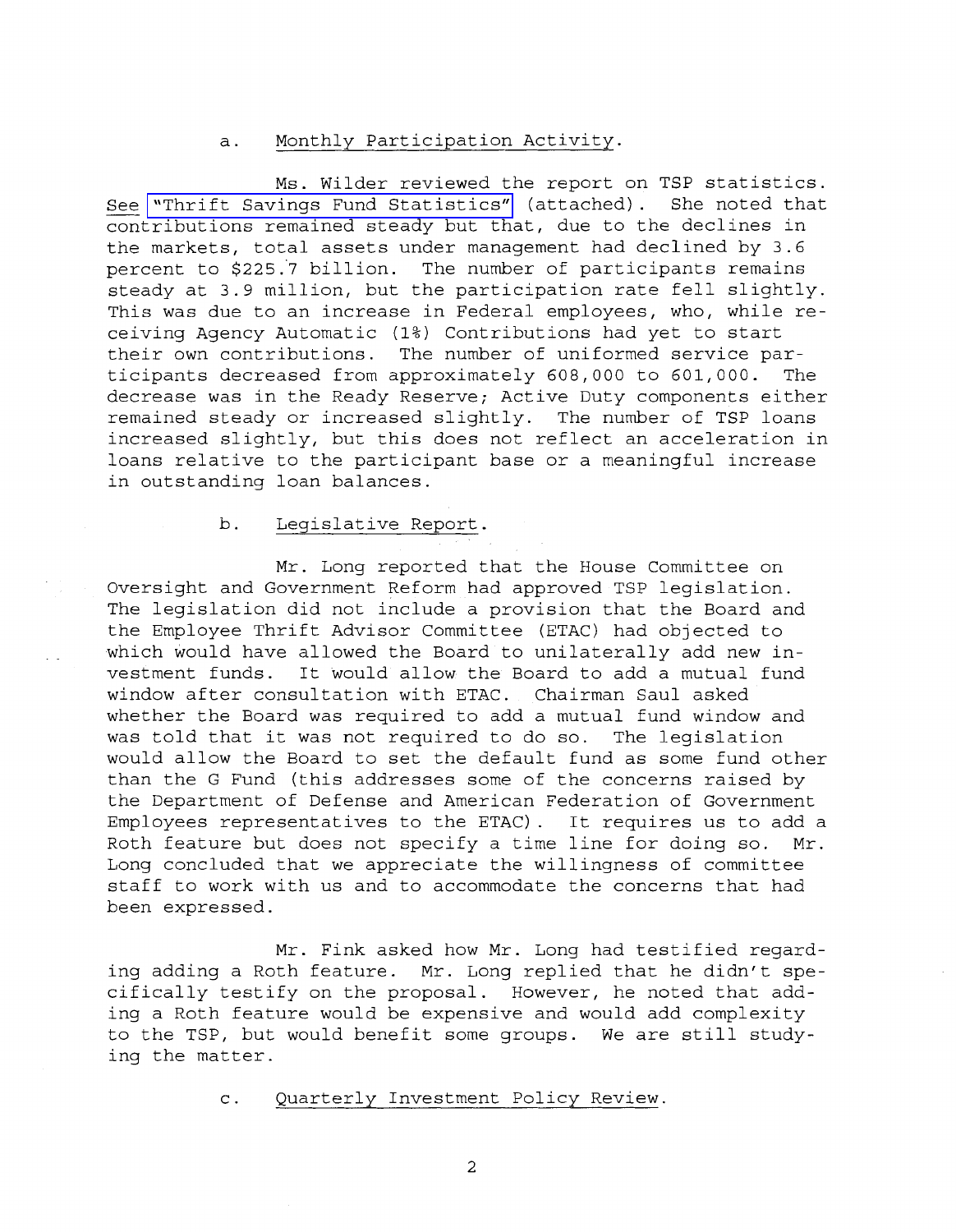Ms. Ray reviewed the July 11, 2008 [memorandum](http://www.frtib.gov/pdf/minutes/MM-2008Jul-Att2.pdf) (attached), entitled "June 2008 Performance Review - G, F, C, S, **I,** and L Funds."

She noted that the equity indices fell between 7.5 and 8.5 percent in June. There was some tracking error in the Fixed Income Fund and in the Small to Mid-Cap funds due to the sampling technique used by each fund. The I Fund has outperformed the index for the year-to-date by 26 basis points due to taxes (the index is net of taxes but we do not pay taxes) . Despite the volatility in the markets we have not seen significant increases in the dollar amounts traded.

The <sup>G</sup> Fund rate for June was <sup>3</sup> and 7/8 percent. Fund performance remains negative in July but has improved significantly from earlier in the month. As you would expect, given the declines in the equity markets, the 2040 Fund was the worst performing L Fund and the L Income Fund was the best performing L Fund.

Interfund tranfers for the month remained under 100,000--a trend that has continued since the Agency introduced interfund transfer limitations on May  $1^{st}$ . The number of participants investing in the <sup>L</sup> Funds continues to increase.

There were no exceptions to Barclays' proxy voting policies.

After this discussion, the members made, seconded, and adopted the following resolution by unanimous vote:

#### RESOLUTION

WHEREAS the Federal Employees' Retirement System Act of 1986, as amended (5 U.S.C. § 8401 et seq.) provides that the Board members shall establish policies for the investment and management of the Thrift Savings Fund (5 U.S.C. § 8472(f) (1) and (2)); and

WHEREAS the Board members at this meeting have reviewed the investment performance and investment policies of the Government Securities Investment Fund, the Fixed Income Index Investment Fund, the Common Stock Index Investment Fund, the Small Capitalization Stock Index Investment Fund,

3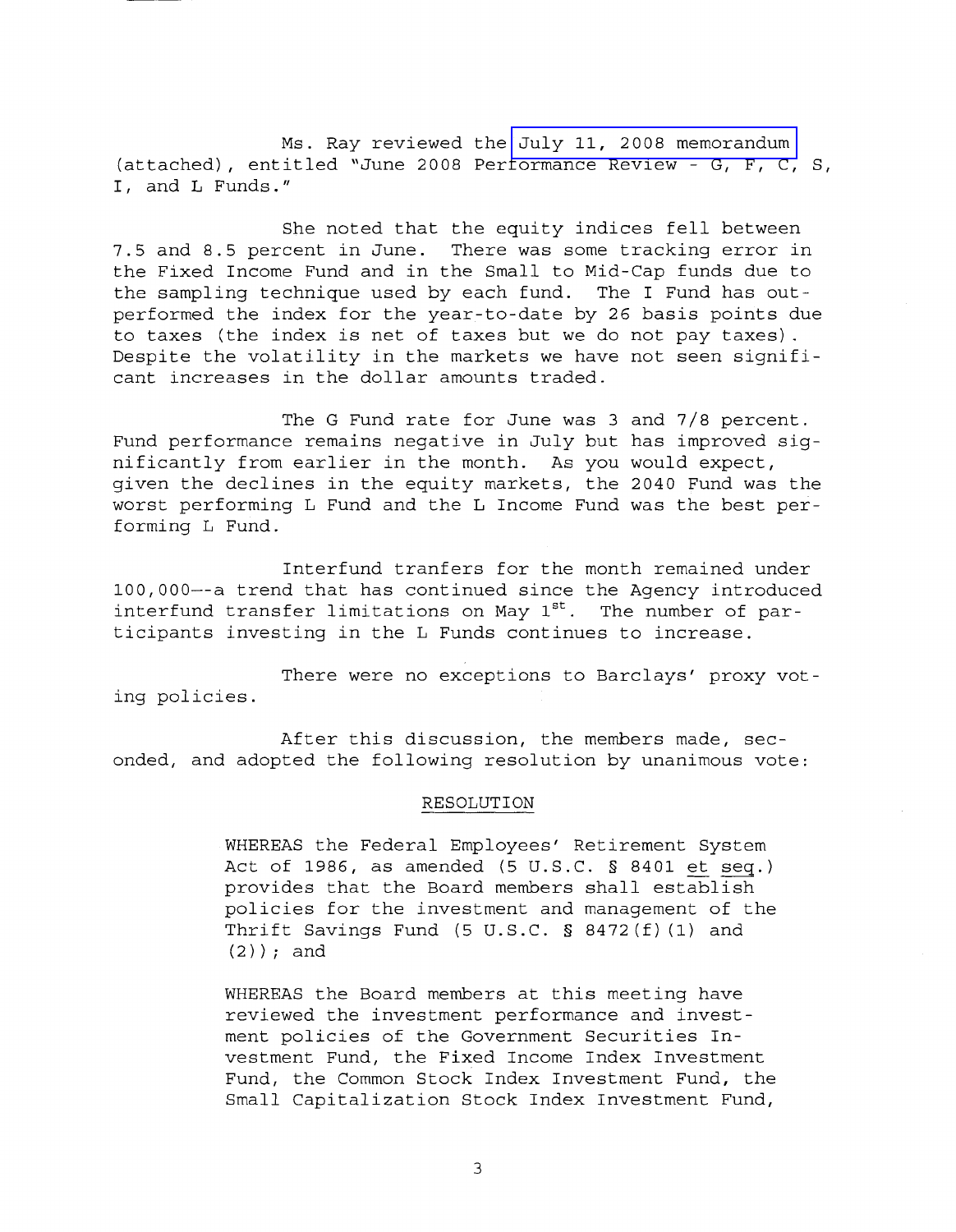and the International Stock Index Investment Fund; and

WHEREAS the Board members are satisfied with the investment performance and investment policies of these Funds;

NOW THEREFORE BE IT RESOLVED that the current investment policies for the Government Securities Investment Fund, the Fixed Income Index Investment Fund, the Common Stock Index Investment Fund, the Small Capitalization Stock Index Investment Fund, and the International Stock Index Investment Fund are affirmed without change.

Mr. Long stated that he testified before the Senate Aging Committee on "leakage" from 401(k) plans. Private sector plans have experienced significant increases in loans and in in-service withdrawals recently. TSP loans and in-service withdrawals have increased, but not significantly. This reflects well on the maturity of the Federal workforce.

### d. Quarterly Vendor Financial Report.

Mr. Petrick stated he would review, by exception, the July 11, 2008 [memorandum](http://www.frtib.gov/pdf/minutes/MM-2008Jul-Att3.pdf) entitled "Quarterly Financial Assessment of TSP's Primary Vendors-July 2008" (attached). The Board members had no questions on the memorandum.

tors.

# e. Outside Counsel Review of Barclays Global Inves-

Mr. Emswiler updated the Board on outside counsel's review of the potential risk of loss to the assets of the TSP in the event of the theoretical insolvency of BGI or rogue trading. Outside counsel is conducting <sup>a</sup> very thorough review. As a consequence, outside counsel will complete the report prior to the next Board member meeting rather than, as anticipated, this meeting. The first draft of the report indicates that TSP assets are safeguarded and that BGI is fully complying with applicable requirements. Chairman Saul asked whether outside counsel had made any interim recommendations and was told that outside counsel had not. Chairman Saul then stated it sounds as if it is <sup>a</sup> true custodial arrangement and was told that it is. Mr. Long apologized for the delay in completing the report and added that it will be <sup>a</sup> lengthy report that will give the members confidence that TSP assets are being managed appropriately.

4